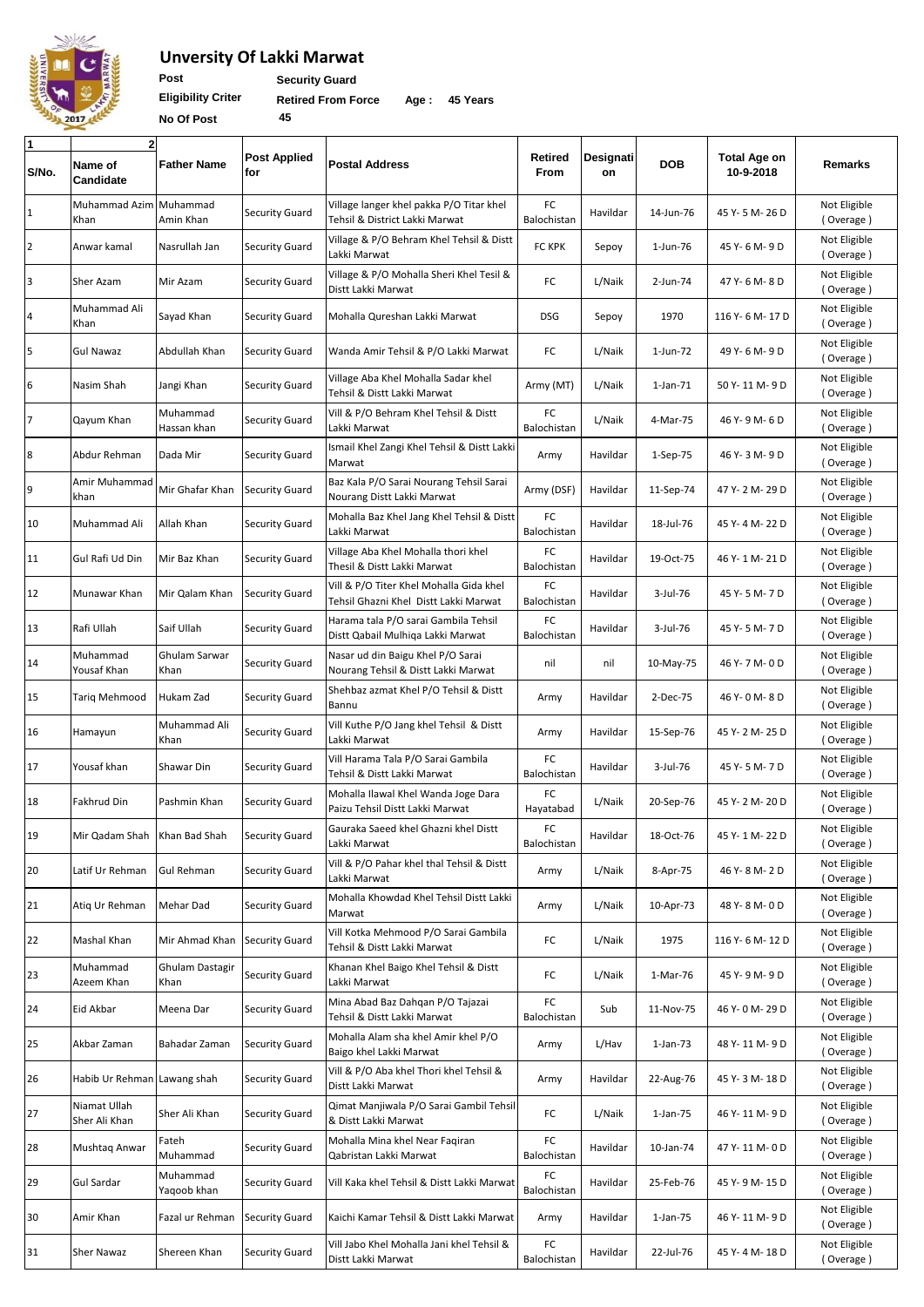| 32 | Gohar khan                 | Nasrullah khan                   | <b>Security Guard</b> | Bakhmal Ahmd Zai P/O Tajori Tehsil &<br>Distt Lakki Marwat                                       | FC                | L/Naik    | 1-Jan-72       | 49 Y-11 M-9D    | Not Eligible<br>(Overage)  |
|----|----------------------------|----------------------------------|-----------------------|--------------------------------------------------------------------------------------------------|-------------------|-----------|----------------|-----------------|----------------------------|
| 33 | Aleem Khan                 | Amir Khan                        | <b>Security Guard</b> | Vill Kotka Mehmood P/O Sarai Gambila<br>Tehsil & Distt Lakki Marwat                              | Army              | Sepoy     | 4-Aug-74       | 47 Y-4 M-6 D    | Not Eligible<br>(Overage)  |
| 34 | Hidayat Ullah              | Sardar Khan                      | <b>Security Guard</b> | Vill & P/O Khairo Khel Pakka Tehsil<br>Ghazni khel Distt Lakki Marwat                            | FC<br>Balochistan | L/Naik    | 1-Jan-75       | 46 Y-11 M-9D    | Not Eligible<br>(Overage)  |
| 35 | Abdl Majeed<br>Khan        | Khan Sardar Khan Security Guard  |                       | Wanda Shahmadu P/O Sarai Gambila<br>Tehsil & Distt Lakki Marwat                                  | Army              | Havildar  | 5-Jan-72       | 49 Y-11 M-5D    | Not Eligible<br>(Overage)  |
| 36 | Amir Sarwar                | <b>Gul Sarwar</b>                | <b>Security Guard</b> | Vill Sakati Mechan Khel Tehsil Distt Lakki<br>Marwat                                             | FC                | Havildar  | 8-Nov-75       | 46 Y-1 M-2D     | Not Eligible<br>(Overage)  |
| 37 | Ilauden                    | Badshah Khan                     | <b>Security Guard</b> | Vill Langer Khel Pakka Tehsil Ghazni khel<br>Distt Lakki Marwat                                  | Army              | Sepoy     | 17-Jan-71      | 50 Y-10 M-23 D  | Not Eligible<br>(Overage)  |
| 38 | Abdul Manan<br>Khan        | Ahmad Jan                        | <b>Security Guard</b> | P/O Sarai Gambila Teshil sarai Nourang<br>Distt Lakki Marwat                                     | Ranger            | L/Naik    | 15-Apr-73      | 48 Y-7 M-25 D   | Not Eligible<br>(Overage)  |
| 39 | Reman Gul                  | Hamid Ullah Khan Security Guard  |                       | Mohalla Hassan Khel P/O Thaja Zai Tesil<br>Distt Lakki Marwat                                    | FC<br>Balochistan | Havildar  | 1-Nov-73       | 48 Y-1 M-9 D    | Not Eligible<br>(Overage)  |
| 40 | Gul Akhtar Khan            | Mir Abbas Khan                   | <b>Security Guard</b> | Vill Pahar Khel Thal Tesil & Distt Lakki<br>Marwat                                               | FC                | L/Naik    | 1-Apr-75       | 46 Y-8 M-9 D    | Not Eligible<br>(Overage)  |
| 41 | Jawed Khan                 | Taj Muhammad                     | <b>Security Guard</b> | Mohalla Shah Hassan Khel Vill Baigu Khel<br>Distt Lakki Marwat                                   | Army              | N/Sub     | 12-Jun-73      | 48 Y-5 M-28 D   | Not Eligible<br>(Overage)  |
| 42 | Ahmad Ali Jan              | Muhammad Amir<br>Khan            | <b>Security Guard</b> | Nale chak Sajzada khost P/O Sarai<br>Nourang Distt Lakki Marwat                                  | Army              | L/Naik    | 1-Jan-74       | 47 Y-11 M-9D    | Not Eligible<br>(Overage)  |
| 43 | Himayat Ullah              | Mir Wali Khan                    | <b>Security Guard</b> | Mohalla Jandar Khel P/O Dalo Khel Tehsil<br>& Distt Lakki Marwat                                 | Nil               | Nil       | 6-Aug-99       | 22 Y-4 M-4 D    | Not Eligible<br>(Civilian) |
| 44 | Hamid Ullah Shah Adam khan |                                  | <b>Security Guard</b> | Wanda Zairan P/O Aba Khel Tehsil &<br>Distt Lakki Marwat                                         | Amry (MT)         | L/Naik    | 28-Feb-74      | 47 Y-9 M-12 D   | Not Eligible<br>(Overage)  |
| 45 | Muhammad Latif<br>Khan     | Muhammad<br>Akbar Khan           | <b>Security Guard</b> | Nar Hafiz Abad P/O Sarai Nourang Tehsil<br>& Distt Lakki Marwat                                  | Army              | Havildar  | 2-Jan-75       | 46 Y-11 M-8D    | Not Eligible<br>(Overage)  |
| 46 | Inam Ullah Khan            | Hamid ullhan<br>Khan             | <b>Security Guard</b> | Vill Taja zai Mohalla Hassan Khel P/O taja<br>zai Tehsil & Distt Lakki Marwat                    | FC<br>Balochistan | Sepoy     | 4-Mar-75       | 46 Y-9 M-6D     | Not Eligible<br>(Overage)  |
| 47 | Abdullah Khan              | Zalo Khan                        | <b>Security Guard</b> | Dawat Khel Zange khael Tehsil & Distt<br>Lakki Marwat                                            | Army              | L/Naik    | 2-Oct-74       | 47 Y-2 M-8 D    | Not Eligible<br>(Overage)  |
| 48 | Muhammad<br>Ismail Khan    | Daray Khan                       | <b>Security Guard</b> | Shah Thora Thakhte khel P/O Shah thora<br>Thakhte khel Tehsil Sarai Nourang Distt<br>akki Marwat | FC<br>Balochistan | Havildar  | 25-Dec-75      | 45 Y-11 M-15 D  | Not Eligible<br>(Overage)  |
| 49 | Muhammad<br>Younas khan    | Mumtaz Khan                      | <b>Security Guard</b> | Kotka thala P/o Sarai Nourang Distt Lakki<br>Marwat                                              | Army              | Havildar  | 15-Aug-76      | 45 Y-3 M-25 D   | Not Eligible<br>(Overage)  |
| 50 | Ikram Ullah                | Hakim Shah                       | <b>Security Guard</b> | P/O Tojori Distt Lakki Marwat Adam Zai                                                           | FC<br>Balochistan | Havildar  | 8-Sep-75       | 46 Y-3 M-2 D    | Not Eligible<br>(Overage)  |
| 51 | Fateh Ullah Khan           | Ameer Nawaz<br>Khan              | <b>Security Guard</b> | Mohalla Shah Alam Khel P/O Aba Khel<br>Lakki Marwat                                              | Army              | Naik      | 2-Jan-74       | 47 Y-11 M-8D    | Not Eligible<br>(Overage)  |
| 52 | Ghulam<br>Muhammad         | Hati khan                        | Security Guard        | Vill Baigu Khel Tehsil & Distt Lakki<br>Marwat                                                   | FC                | N/Sub     | 20-Dec-75      | 45 Y-11 M-20 D  | Not Eligible<br>(Overage)  |
| 53 | Shadi Khan                 | Jandar Khan                      | <b>Security Guard</b> | Mohalla Khowdad khel P/O Tajori Adam<br>Zai                                                      | FC                | Sepoy     | 1-May-76       | 45 Y-7 M-9 D    | Not Eligible<br>(Overage)  |
| 54 | Muhammad<br>Perviz         | Muhammad Ali                     | <b>Security Guard</b> | Vill Jang Khel Disst Lakki Marwat                                                                | <b>FC KPK</b>     | L/Naik    | 15-Oct-75      | 46 Y-1 M-25 D   | Not Eligible<br>(Overage)  |
| 55 | Umar Ali jan               | Muhammad Noor<br>Jan             | <b>Security Guard</b> | Vill Gharai Mir Alam P/O Bada Mir Abbas<br>Khan Mandan bannu                                     | Nil               | Nil       | 2-Jan-76       | 45 Y-11 M-8D    | Not Eligible<br>(Overage)  |
| 56 | Muhammad Jamil Nasrullah   |                                  | Security Guard        | Mohalla Babu khel Sikna P/O Tajori Distt<br>Lakki Marwat                                         | FC<br>Balochistan | Havildar  | 25-Dec-73      | 47 Y-11 M-15 D  | Not Eligible<br>(Overage)  |
| 57 | Saleem Jan                 | Sherin Jan                       | <b>Security Guard</b> | Hayat Khel P/O Shahbaz khel Tehsil Distt<br>Lakki Marwat                                         | <b>DSG</b>        | Sepoy     | $1$ -Jan-71    | 50 Y-11 M-9D    | Not Eligible<br>(Overage)  |
| 58 | Laig Shah                  | Moin Shah                        | <b>Security Guard</b> | Vill Hayat Khel P/O Shahbaz khel Lakki<br>Marwat                                                 | FC                | Sepoy     | 1-Jan-73       | 48 Y-11 M-9D    | Not Eligible<br>(Overage)  |
| 59 | Munawar Khan               | Sahab Khan                       | <b>Security Guard</b> | Nar Sahab Khan Sarai Nourang Distt<br>Lakki Marwat                                               | FC                | Havildar  | 12-Mar-76      | 45 Y-8 M-28 D   | Not Eligible<br>(Overage)  |
| 60 | Muhammad<br>Khalil Khan    | Saif ullah Khan                  | <b>Security Guard</b> | Chandu Kala P/O Sarai Nourang Tehsil<br>Distt Lakki Marwat                                       | Army              | L/Naik    | 2-Apr-75       | 46 Y-8 M-8 D    | Not Eligible<br>(Overage)  |
| 61 | Shaista Khan               | Zard Ali Khan                    | <b>Security Guard</b> | Vill Bachakan Ahmad Zai P/O Sarai<br>Gambila Distt Lakki Marwat                                  | Amry              | L/Naik    | 28-May-71      | 50 Y- 6 M- 12 D | Not Eligible<br>(Overage)  |
| 62 | Rizwan Ullah               | Mosam Khan                       | <b>Security Guard</b> | Vill Nar Sahab Dad Maidad Khel Tehsil &<br>P/O Sarai Nourang Distt Lakki Marwat                  | FC                | L/Naik    | 3-Jan-76       | 45 Y-11 M-7D    | Not Eligible<br>(Overage)  |
| 63 | Ali Marjan                 | Akbar Ali                        | <b>Security Guard</b> | Vill Zange Khel P/O khas Tehsil & Distt<br>Lakki Marwat                                          | Army              | L/Naik    | 23-Feb-75      | 46 Y-9 M-17 D   | Not Eligible<br>(Overage)  |
| 64 | Noor ul Islam              | Sharf ud Din Khan Security Guard |                       | Shahu Khel Masha Mansoor Distt Lakki<br>Marwat                                                   | FC<br>Balochistan | Sub Major | 3/15/1976      | 45 Y-8 M-25 D   | Not Eligible<br>(Overage)  |
| 65 | Niamat Ullah<br>Khan       | <b>Gul Rang</b>                  | <b>Security Guard</b> | Masha Mansoor Distt Lakki Marwat                                                                 | FC<br>Balochistan | Sub Major | 1-Jan-76       | 45 Y-11 M-9D    | Not Eligible<br>(Overage)  |
| 66 | Habib Ullah                | Paio Mir                         | <b>Security Guard</b> | Thor Lawang Khel P/O Gazni Khel Disst<br>Lakki Marwat                                            | FF                | L/Naik    | $1$ -Jan- $68$ | 53 Y-11 M-9D    | Not Eligible<br>(Overage)  |
| 67 | Shahid Khan                | Karim Khan                       | <b>Security Guard</b> | Mohall Dorbach Khel Dawlat Thaja Zai<br>P/O Tajazai Distt Lakki Marwat                           | Nil               | Nil       | $1$ -Jan-88    | 33 Y-11 M-9 D   | (Civilian)<br>Not Eligible |